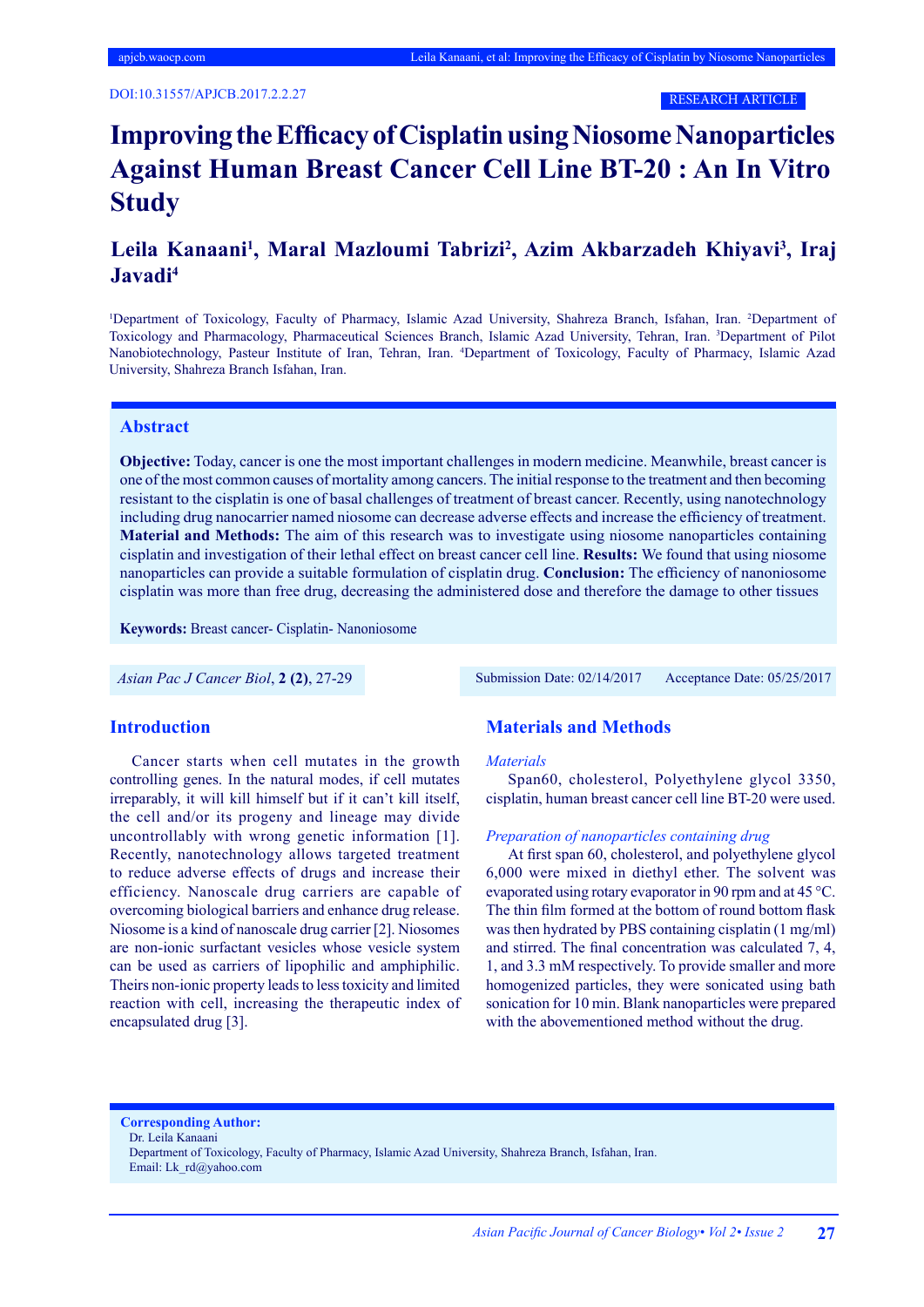## *Morphological evaluation of nanoparticles*

Size, shape, and probable crystallization of constructed niosomal nanoparticles were evaluated using light microscopy.

## *MTT test*

MTT test was used to investigate cytotoxicity of the formulation containing cisplatin and its effect was compared with that of standard drug.

# *Statistical analysis*

Obtained data were analyzed by SPSS (version 16). In addition, all stages of toxicity were analyzed by Pharm software.

# **Results**

#### *Morphological evaluation*

Light microscopy revealed the niosomal nanoparticles as hollow spherical to ellipsoid configuration that dispersed in the matrix (Figure 1).

#### *Cytotoxicity*

The results of the cytotoxicity tests of nano-cisplatin and free drug are summarized in Table 1. Control nanoparticles were devoid of toxicity, even at high concentrations. IC50 was reported in micromolar. Results showed that nano- conjugated cisplatin was more cytotoxic than cisplatin. In other words, IC50 was less in nano-conjugated cisplatin than cisplatin.

# **Discussion**

Among different chronic and infectious disorders, such as diabetes and metabolic syndrome and etc [4-9], cancer has always been the most significant [7-10]. Nanotechnology is being used for the treatment of

Table 1. IC<sub>50</sub> Cytotoxicity of Nano-Conjugated Cisplatin, Free Cisplatin, and Control Group At front Side Category Of Cell Cancer the Breast *In Vitro* Human

| BT-20 (Control         | BT-20 (Free Drug) | BT-20 (Nano Drug) |
|------------------------|-------------------|-------------------|
| Drug) $IC_{50}(\mu M)$ | $IC_{50}(\mu M)$  | $IC_{50}(\mu M)$  |
| $164.1 \pm 16.0$       | $135 \pm 8.8$     | $92\pm 47$        |

 $IC_{\text{eq}}$  (in terms of  $\mu$ M) shows the average result from three experiments.



Figure 1. Light Microscopy of Cisplatin Loaded Pegylated Niosomal Nanoparticles

different diseases. Nanoparticulate drug delivery system supplies several benefits compared to conventional drug delivery system [11]. Nanoparticles have several uses, such as medicine and industry [12-13]. Different nanoparticles are used in drug delivery, for instances, liposomal nanoparticles. Niosomal nanoparticles and Nano-Poly Butyl Cyanoacrylate [14-17]. The chemotherapy and herbal agents impactson cancer cells were investigated in former researches [16-20].This study reported that the niosomal formulation could be one of the promising delivery systems for the breast cancer treatment by using drug silymarin. Reverse phase evaporation technique was a suitable method for preparation of cisplatin loaded niosomal nanoparticles which was confirmed by appropriate properties of nanoparticles. PEG was applied in this investigation due to its proper stability in blood circulation, low immunogenicity, water solubility, and antigenisity along with its capability to extend the period of drug release [21]. Drug release is a strongly influence factor in drug delivery systems [22]. In this research, a sustained release of cisplatin from nanoparticles was also perceived.

In conclusions, nanoniosomal cisplatin had higher efficiency than free cisplatin in destructing breast cancer cells. This fact may be due this fact that the nanoniosomal drug has a amphipathic structure like the bilayer structure of a breast cell line membrane and can easily penetrate to tumour and release the nanomedicine directly into the target cell, causing the death of BT-20 cell line.

## **References**

- 1. Blagosklonny MV. A node between proliferation, apoptosis and growth arrest. Bioessays, 1999; 21(8): 704 - 9.
- 2. Mozafari M.R. Nanocarrier Technologies: Frontiers of Nanotherapy springer , 2006; 237: 1 – 12.
- 3. pawar SD, pawarrg, kodag PP, waghmare AS, gadhaveMV, jadha Vslandgaikwad DD: Niosome: An U nique Drug Delivery System IJBPAS, 2012; 1(3): 406 – 416.
- 4. Ebrahimi Far M, Mazdapour M, Kaki A, Mohammadi P, et al . Comparison of Biochemical Factors and Liver Enzymes in type 2 Diabetes Patients and Healthy Individuals. Bull EnvPharmacol Life Sci,2015.4, 1-4.
- 5. Goodarzi MT, Mohammadian M, BorzoueiSh,et al . Association between Plasma Cholesteryl Ester Transfer Protein activity and Lipid profiles in Metabolic Syndrome in an Iranian Population.Int Res J Biological Sci,2014..3;89-90.
- 6. Mohammadian M, Toofani Milani A, Hassas M R,et al . Evaluation of Serum Iron, Zinc and Their Relationships with Glycemic Control Status in Iranian Elderly Women with Type 1 Diabetes Mellitus. Journal of Pharmacy and Pharmacology,2015. 3;411-416.
- 7. Mohamadi N, Mohammadian M, Toofani Milani A, et al . Toxicity of cisplatin-loaded poly butyl cyanoacrylate nanoparticles in a brain cancer cell line: Anionic polymerization results. Asian Pac J Cancer Prev,2017. 18, 629-32.
- 8. Rostamzadeh Z, Mohammadian M, Rostamzade A. Investigation of Pseudomonas aeruginosa Resistance Pattern against Antibiotics in Clinical Samples from Iranian Educational Hospital. Adv Microbiol;2016.6(3),190-194.
- 9. Rostamzadeh Khameneh Z, Mohammadian M, Nemati M, Rostamzade A. Investigation of Herpes Simplex